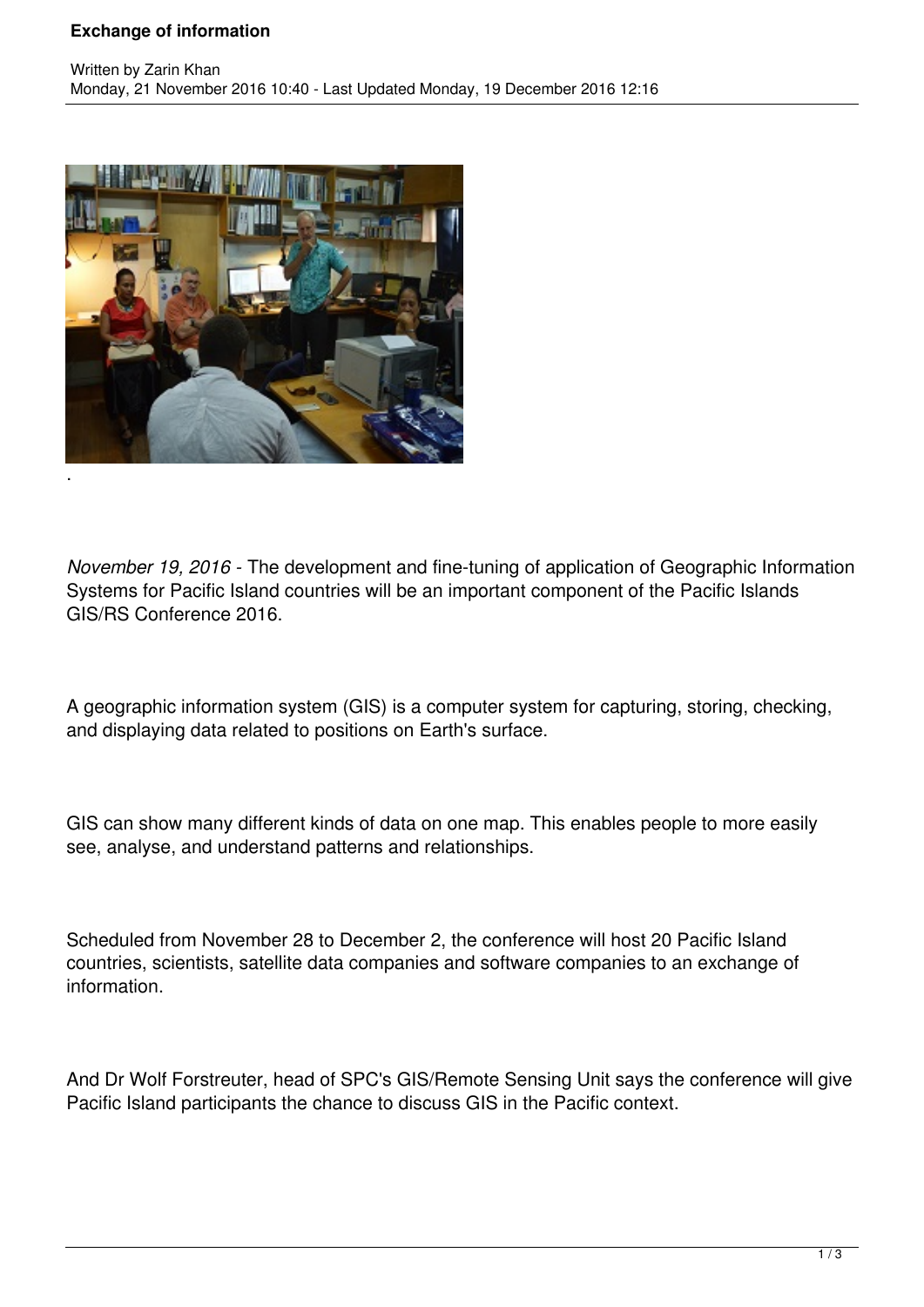## **Exchange of information**

"Application of GIS and remote sensing works well in the United States and in Europe but needs adaptation for the Pacific," he said.

He explained in the Pacific GIS also had marine applications and could also be used for accurate demarcation of land and also when searching for minerals and monitoring forest degradation.

"In the Pacific, we also need data that is atmospherically corrected because you have more moisture in the air compared to United States or Europe.

"Because you are in the middle of the ocean, a little hill creates cloud cover and you see this when you are outside how in Suva you have 50-100m elevation and you have cloud building."

Dr Forstreuter said another important session would include the Open Sourcing of GIS software.

"Open source software is replacing propriety GIS software and it's essential Pacific Island countries often have difficulties to maintain software.

"It's very expensive and we have a development where open source software can do exactly the same like propriety software and we are promoting this to keep sustainability in Pacific Island countries.

"A big part of the conference is the introduction of new satellite image data and satellites where we here at SPC are the hub of the Pacific."

The conference is being organised by USP, SPC and the Department of Lands with GIS software companies also contributing significantly.